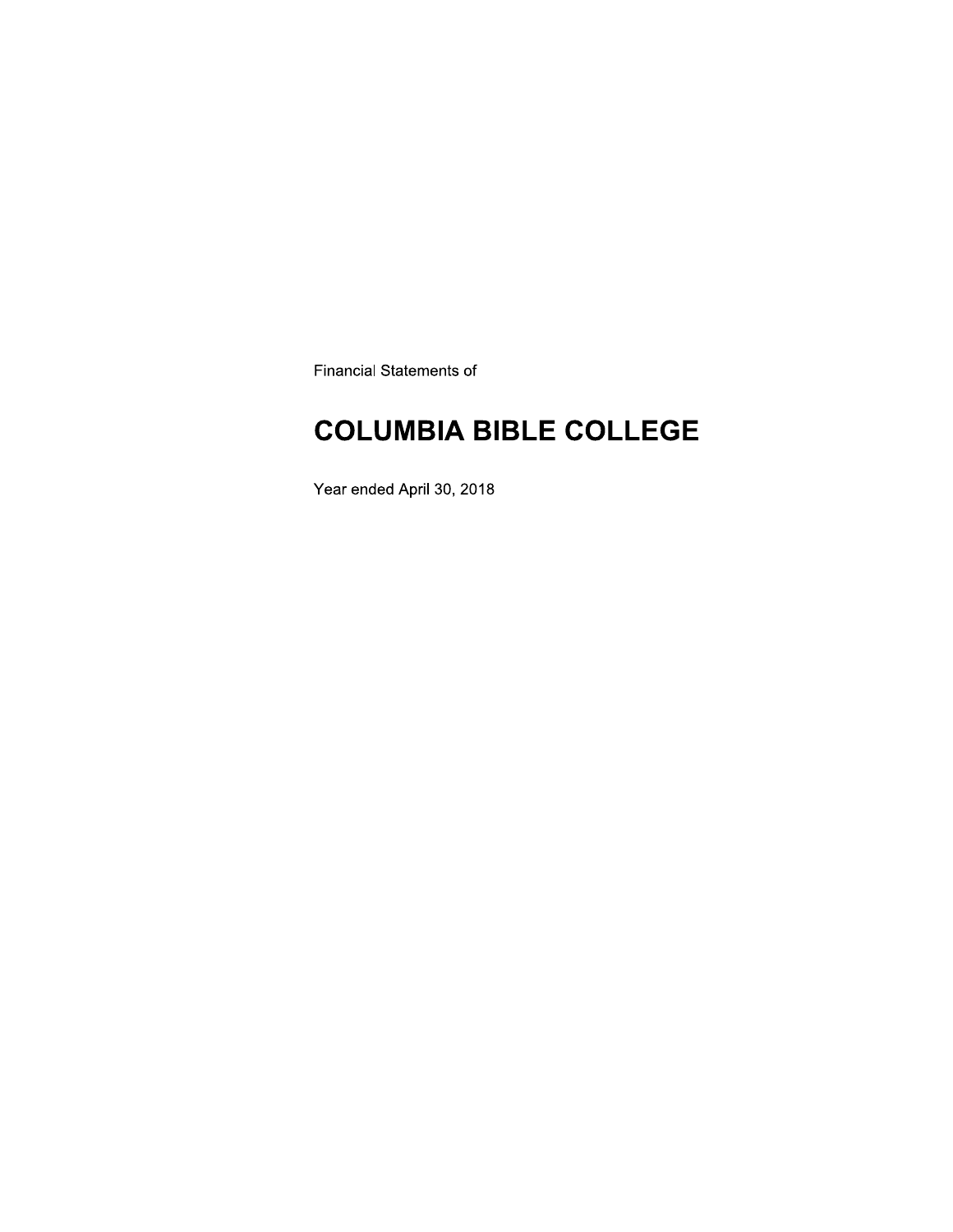

**KPMG LLP** 32575 Simon Avenue Abbotsford BC V2T 4W6 Canada Tel (604) 854-2200 Fax (604) 853-2756

### **INDEPENDENT AUDITORS' REPORT**

To the Members of Columbia Bible College

We have audited the accompanying financial statements of Columbia Bible College, which comprise the statement of financial position as at April 30, 2018, the statements of operations, changes in net assets and cash flows for the year then ended, and notes and schedules, comprising a summary of significant accounting policies and other explanatory information.

### Management's Responsibility for the Financial Statements

Management is responsible for the preparation and fair presentation of these financial statements in accordance with Canadian accounting standards for not-for-profit organizations, and for such internal control as management determines is necessary to enable the preparation of financial statements that are free from material misstatement. whether due to fraud or error.

#### **Auditors' Responsibility**

Our responsibility is to express an opinion on these financial statements based on our audit. We conducted our audit in accordance with Canadian generally accepted auditing standards. Those standards require that we comply with ethical requirements and plan and perform the audit to obtain reasonable assurance about whether the financial statements are free from material misstatement.

An audit involves performing procedures to obtain audit evidence about the amounts and disclosures in the financial statements. The procedures selected depend on our judgment, including the assessment of the risks of material misstatement of the financial statements, whether due to fraud or error. In making those risk assessments, we consider internal control relevant to the entity's preparation and fair presentation of the financial statements in order to design audit procedures that are appropriate in the circumstances, but not for the purpose of expressing an opinion on the effectiveness of the entity's internal control. An audit also includes evaluating the appropriateness of accounting policies used and the reasonableness of accounting estimates made by management, as well as evaluating the overall presentation of the financial statements.

We believe that the audit evidence we have obtained in our audit is sufficient and appropriate to provide a basis for our audit opinion.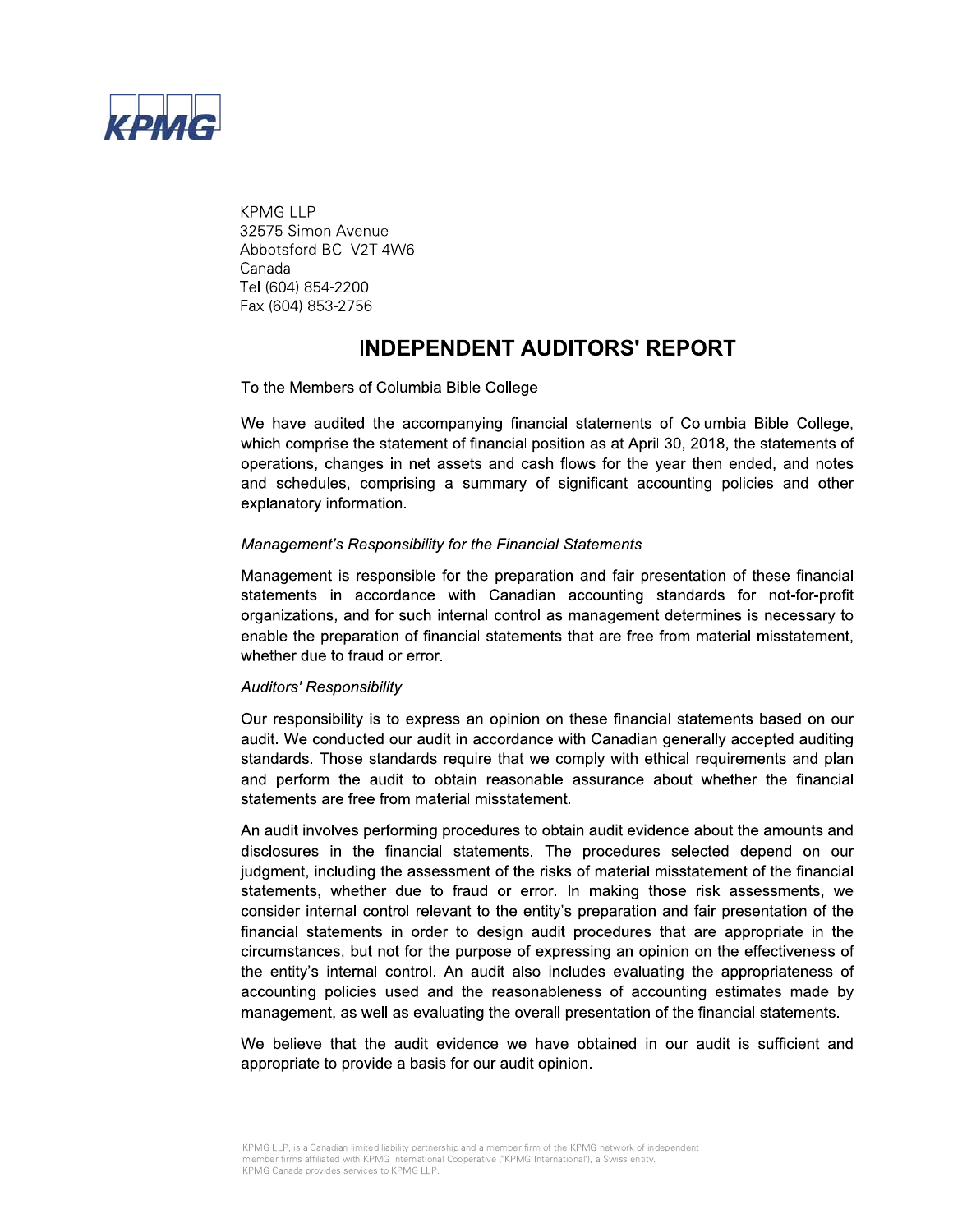

### Opinion

In our opinion, the financial statements present fairly, in all material respects, the financial position of Columbia Bible College as at April 30, 2018, and its results of operations and its cash flows for the year then ended in accordance with Canadian accounting standards for not-for-profit organizations.

 $KPMG$  12P

**Chartered Professional Accountants** 

Abbotsford, Canada September 13, 2018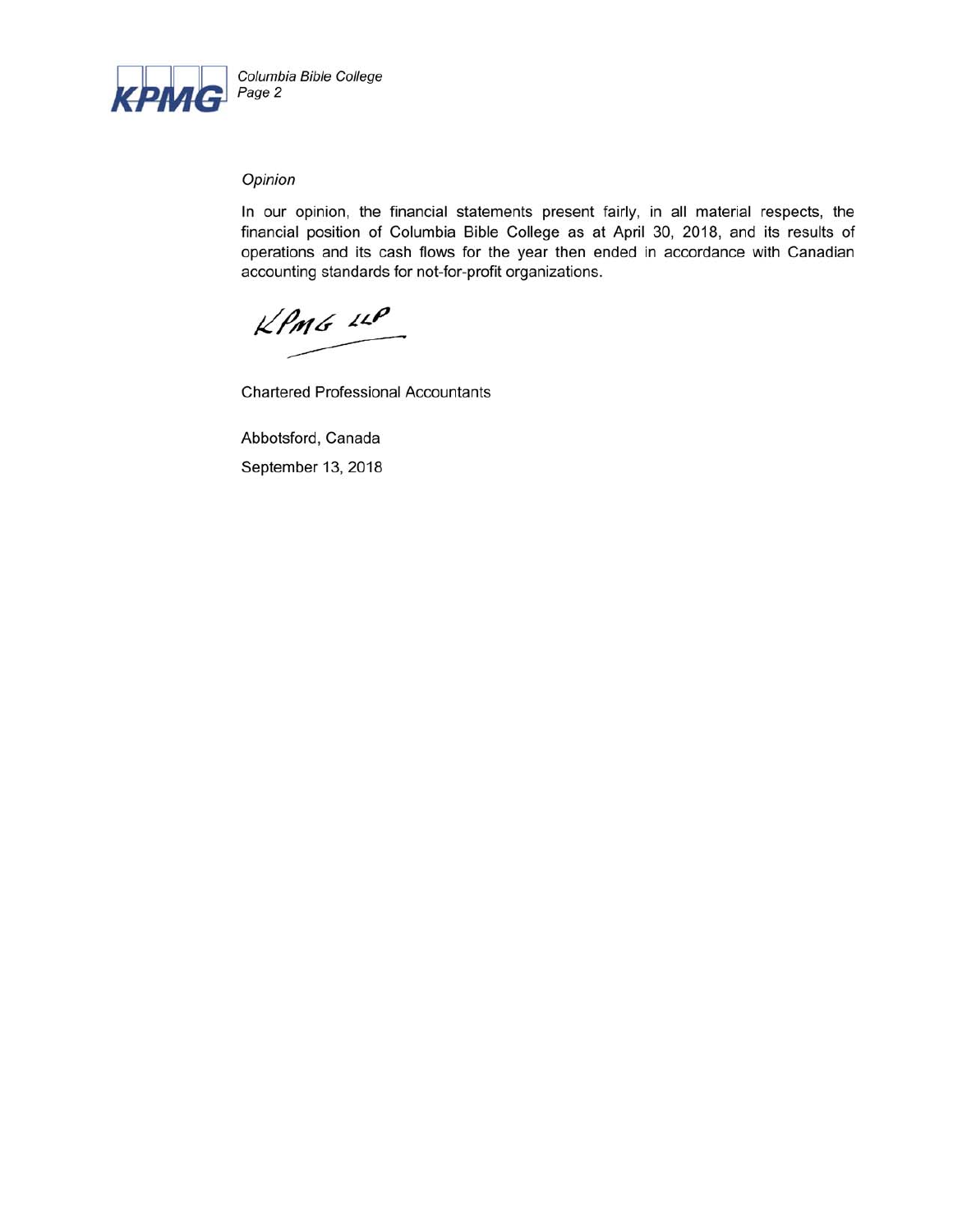**Statement of Financial Position** 

April 30, 2018, with comparative information for 2017

|                                                                                   | 2018               | 2017             |
|-----------------------------------------------------------------------------------|--------------------|------------------|
| Assets                                                                            |                    |                  |
| Current assets:                                                                   |                    |                  |
| Cash (note 2 and 3)                                                               | \$<br>2,825,452    | \$<br>2,596,497  |
| Investments and marketable securities (note 3)                                    | 1,013,018          | 1,022,245        |
| Accounts receivable                                                               | 54,007             | 33,097           |
| Inventories                                                                       | 28,116             | 31,151           |
| Prepaid expenses                                                                  | 168,027            | 112,976          |
|                                                                                   | 4,088,620          | 3,795,966        |
| Life insurance cash surrender value                                               | 40,924             | 32,209           |
| Capital assets (note 4)                                                           | 10,107,829         | 10,495,894       |
|                                                                                   | \$<br>14,237,373   | \$<br>14,324,069 |
| Liabilities                                                                       |                    |                  |
| <b>Current liabilities:</b>                                                       |                    |                  |
| Accounts payable and accrued liabilities                                          | \$<br>158,128      | \$<br>183,843    |
| Accrued holiday pay                                                               | 199,516            | 205,259          |
| Scholarships payable                                                              | 115,289            | 109,023          |
| Refundable deposits and unearned revenue<br>Current portion of deferred operating | 675,147            | 409,460          |
| contribution (note 6)                                                             |                    |                  |
| Deferred revenue (note 5)                                                         | 165,148<br>423,626 | 165,148          |
|                                                                                   | 1,736,854          | 374,037          |
|                                                                                   |                    | 1,446,770        |
| Deferred operating contributions (note 6)                                         | 495,443            | 660,591          |
| Deferred capital contributions (note 7)                                           | 9,052,584          | 9,395,944        |
| Net assets:                                                                       |                    |                  |
| Invested in capital assets (note 8(a))                                            | 1,137,861          | 1,199,950        |
| Scholarship endowment principal                                                   | 1,020,989          | 1,011,735        |
| Internally restricted - capital reserve (note 10)                                 | 676,238            | 572,876          |
| Unrestricted                                                                      | 117,404            | 36,203           |
|                                                                                   | 2,952,492          | 2,820,764        |
| Contingencies                                                                     |                    |                  |
|                                                                                   | \$<br>14,237,373   | \$<br>14,324,069 |

See accompanying notes to financial statements.

On behalf of the Board:

Leffe Main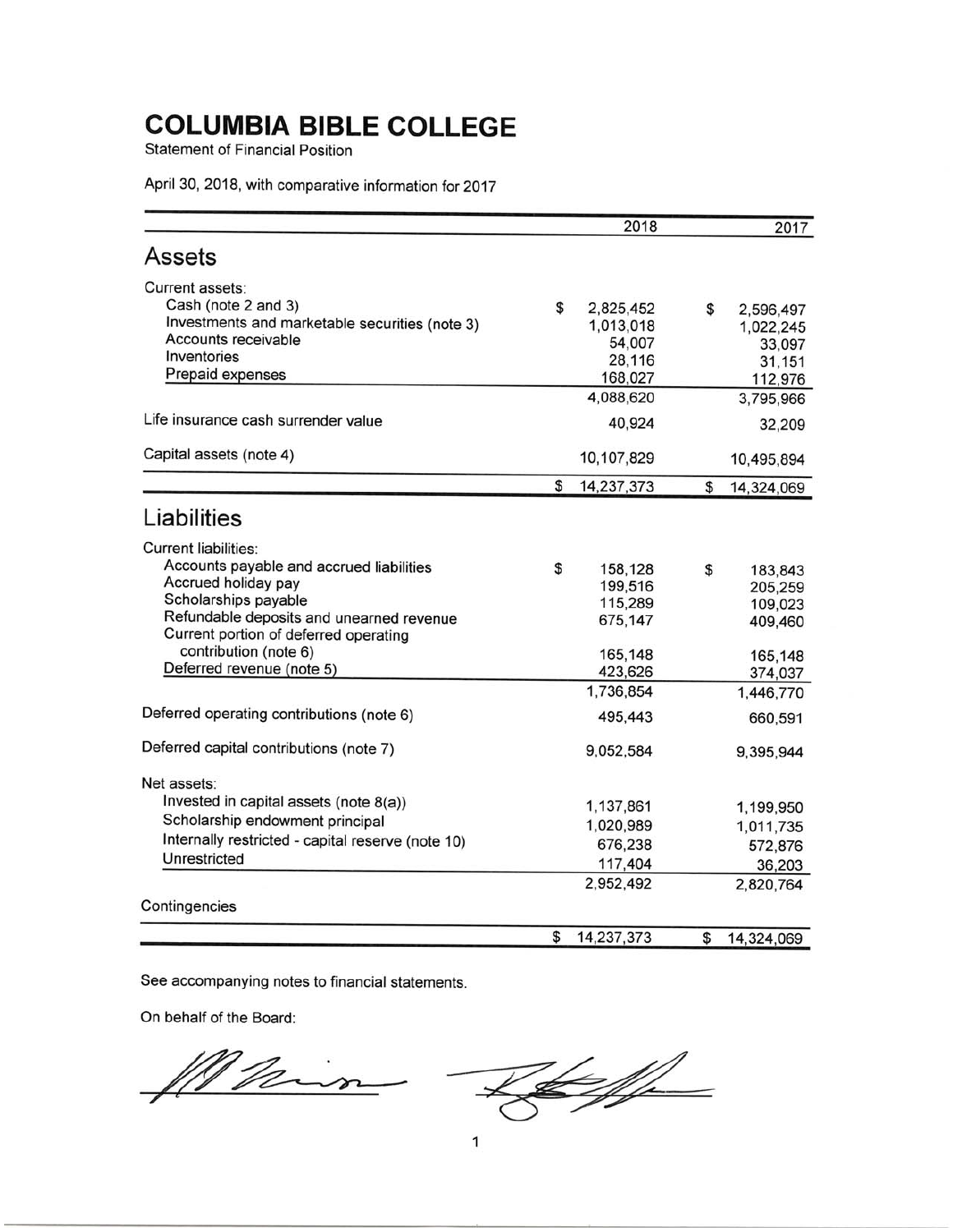**Statement of Operations** 

Year ended April 30, 2018, with comparative information for 2017

|                                                | 2018            | 2017            |
|------------------------------------------------|-----------------|-----------------|
| Student revenue:                               |                 |                 |
| Course fees                                    | \$<br>3,568,484 | \$<br>3,443,951 |
| <b>Other Student Revenue</b>                   | 240,538         | 225,184         |
|                                                | 3,809,022       | 3,669,135       |
| Constituency support:                          |                 |                 |
| Donations                                      | 733,938         | 771,685         |
| Conference support revenue (note 9)            | 488,230         | 450,935         |
| Programs to assist students (note 5)           | 163,637         | 171,959         |
|                                                | 1,385,805       | 1,394,579       |
| Other income:                                  |                 |                 |
| Ancillary income                               | 1,676,136       | 1,655,723       |
| Lease, investment, and miscellaneous income    | 169,569         | 207,120         |
|                                                | 1,845,705       | 1,862,843       |
|                                                | 7,040,532       | 6,926,557       |
| Expenses:                                      |                 |                 |
| Academic programs                              | 2,461,384       | 2,351,398       |
| Administration                                 | 1,397,464       | 1,371,486       |
| Ancillary services                             | 1,184,148       | 1,127,606       |
| Development and advancement                    | 1,070,707       | 1,045,225       |
| Programs to assist students (note 5)           | 163,637         | 171,959         |
| Student development                            | 544,861         | 531,449         |
|                                                | 6,822,201       | 6,599,123       |
| Excess of revenues over expenses before        |                 |                 |
| the undernoted                                 | 218,331         | 327,434         |
| Amortization of capital assets                 | (439, 217)      | (460, 837)      |
| Amortization of deferred capital contributions | 343,360         | 343,360         |
|                                                | 95,857          | 117,477         |
| Excess of revenues over expenses               | \$<br>122,474   | \$<br>209,957   |

See accompanying notes to financial statements.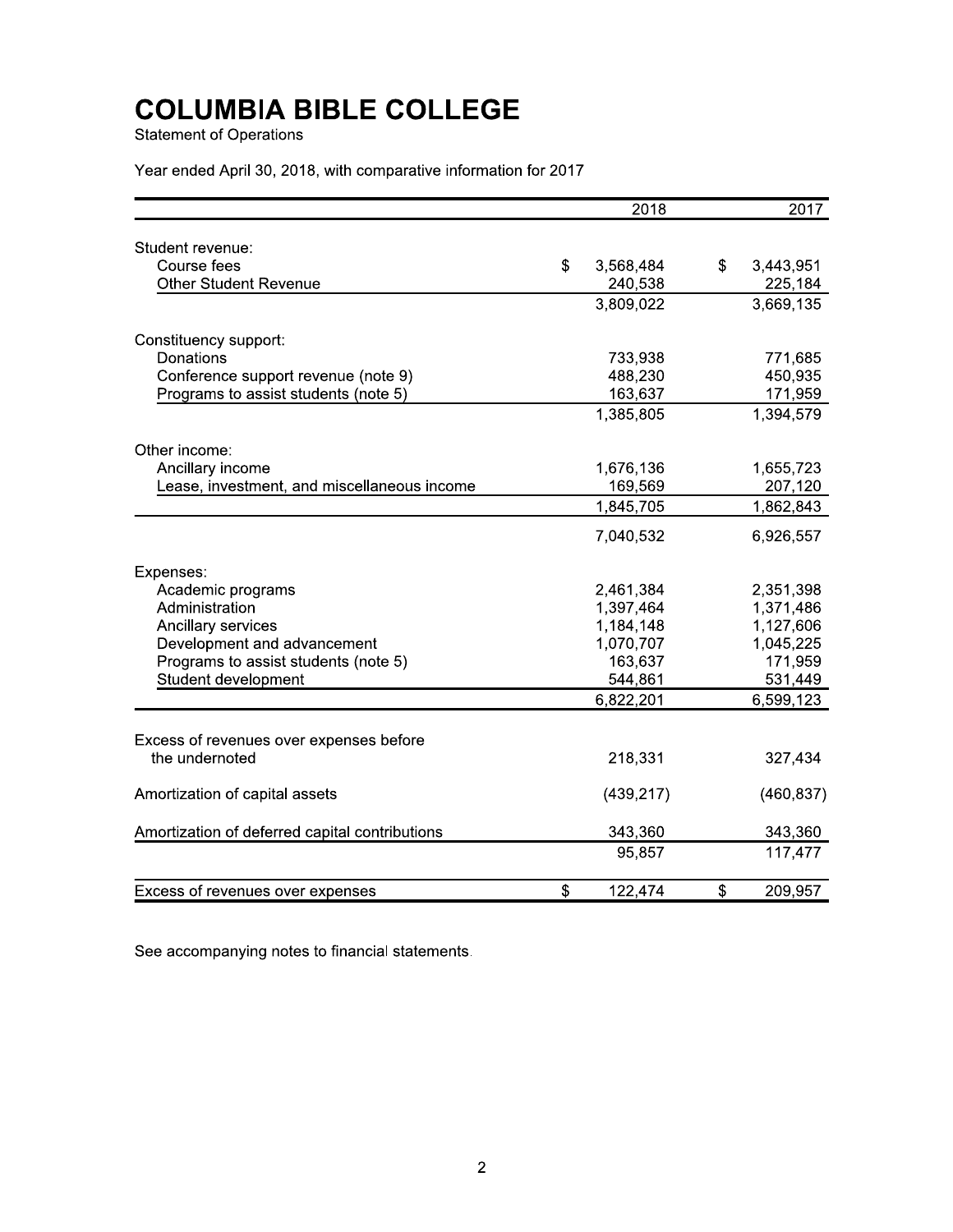**Statement of Changes in Net Assets** 

Year ended April 30, 2018, with comparative information for 2017

|                                                              | Invested in<br>capital assets | Scholarship<br>endowment<br>principal |    | Internally<br>restricted | Unrestricted | 2018<br>Total    | 2017<br>Total    |
|--------------------------------------------------------------|-------------------------------|---------------------------------------|----|--------------------------|--------------|------------------|------------------|
| Net assets, beginning of year                                | \$<br>1,199,950               | S.<br>1,011,735                       | S. | 572,876                  | \$<br>36,203 | 2,820,764<br>\$. | 2,579,857<br>\$. |
| Excess (deficiency) of revenues<br>over expenses (note 8(b)) | (95, 857)                     | $\,$                                  |    |                          | 218,331      | 122,474          | 209,957          |
| Endowment contributions                                      |                               | 9,254                                 |    |                          |              | 9,254            | 30,950           |
| Net change in invested in capital assets<br>(note 8(b))      | 33,768                        | $\sim$                                |    | $\qquad \qquad$          | (33,768)     |                  |                  |
| Interfund transfers (note 10)                                |                               | $\blacksquare$                        |    | 103,362                  | (103, 362)   |                  |                  |
|                                                              | \$<br>1,137,861               | 1,020,989                             |    | 676,238                  | 117,404<br>S | 2,952,492        | 2,820,764<br>\$  |

See accompanying notes to financial statements.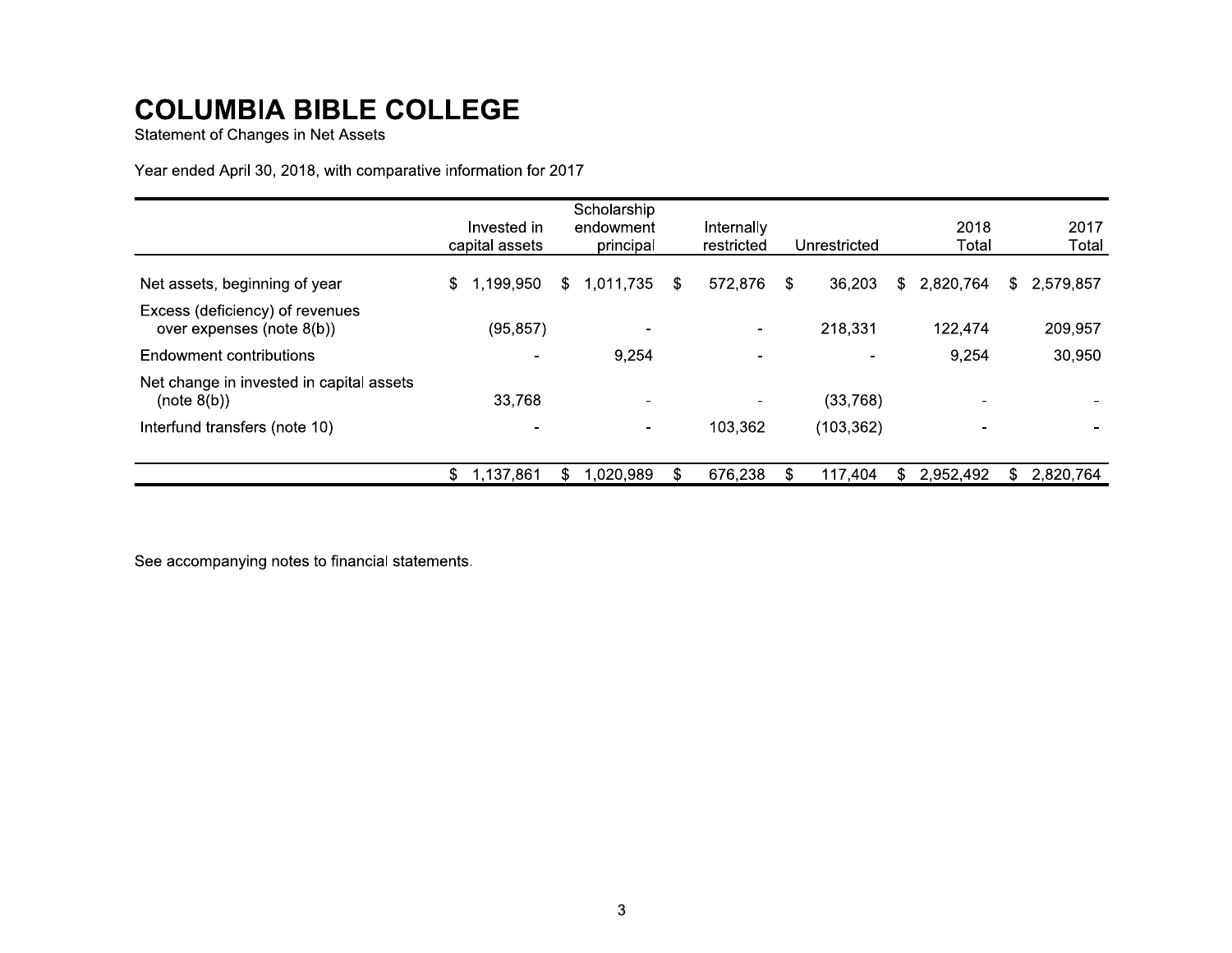**Statement of Cash Flows** 

Year ended April 30, 2018, with comparative information for 2017

|                                                   | 2018            | 2017            |
|---------------------------------------------------|-----------------|-----------------|
| Cash provided by (used in):                       |                 |                 |
| Operations:                                       |                 |                 |
| Excess of revenues over expenses                  | \$<br>122,474   | \$<br>209,957   |
| Items not involving cash:                         |                 |                 |
| Amortization of capital assets                    | 439,217         | 460,837         |
| Amortization of deferred capital contributions    | (343, 360)      | (343, 360)      |
| Revenue recognized on programs assisting students | (163, 637)      | (171, 959)      |
| Increase in life insurance cash surrender value   | (8, 715)        | (2,023)         |
| Unrealized (gain) loss on investments and         |                 |                 |
| marketable securities                             | 9,227           | (7, 855)        |
| Amortization of deferred operating contributions  |                 |                 |
| included in ancillary income                      | (165, 148)      | (165, 148)      |
| Changes in non-cash operating working capital:    |                 |                 |
| Accounts receivable                               | (20, 910)       | 19,436          |
| Inventories                                       | 3,035           | 9,590           |
| Prepaid expenses                                  | (55,051)        | (895)           |
| Accounts payable and accrued liabilities          | (25, 715)       | (58, 968)       |
| Accrued holiday pay                               | (5,743)         | 23,893          |
| Scholarships payable                              | 6,266           | 3,900           |
| Refundable deposits and unearned revenue          | 265,687         | 115,617         |
| Deferred revenue                                  | 213,226         | 330,295         |
|                                                   | 270,853         | 423,317         |
| Financing:                                        |                 |                 |
| <b>Endowment contributions</b>                    | 9,254           | 30,950          |
| Capital contributions                             |                 | 100,000         |
|                                                   | 9,254           | 130,950         |
| Investing:                                        |                 |                 |
| Purchase of capital assets                        | (51, 152)       | (30, 764)       |
| Increase in investments and marketable securities |                 | (259, 942)      |
|                                                   | (51, 152)       | (290, 706)      |
| Increase in cash                                  | 228,955         | 263,561         |
| Cash, beginning of year                           | 2,596,497       | 2,332,936       |
| Cash, end of year                                 | \$<br>2,825,452 | \$<br>2,596,497 |

See accompanying notes to financial statements.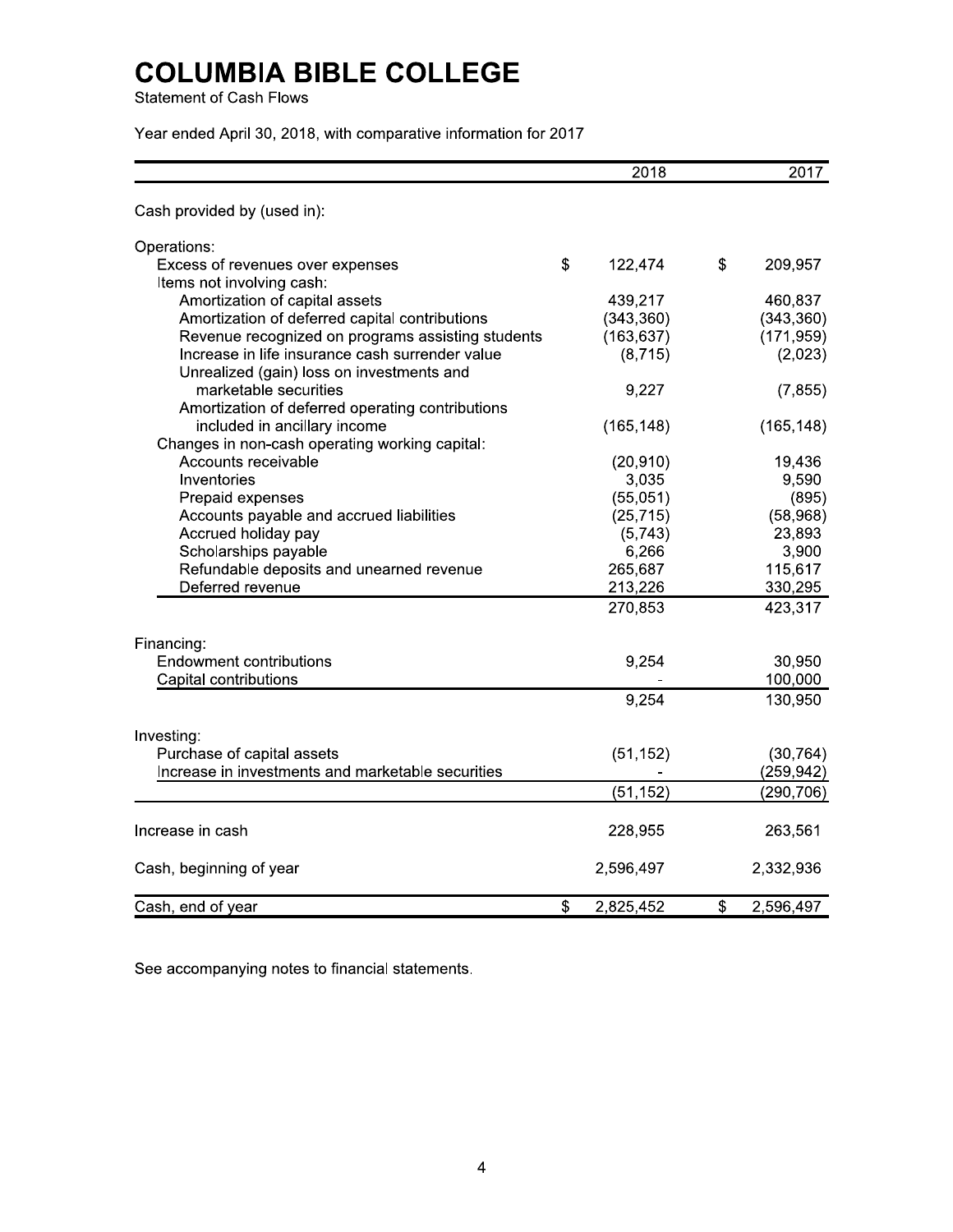**Notes to Financial Statements** 

Year ended April 30, 2018

### General:

Columbia Bible College (the "College") is incorporated under the Columbia Bible College Act, S.B.C. 1987. The College provides post-secondary education, including Bachelor of Arts degrees, Diplomas, and Certificates to students drawn from Canada and other parts of the world.

The College is a registered charity under the Income Tax Act and accordingly is exempt from income taxes under Paragraph 149(1)(I) of the Income Tax Act.

#### $\mathbf 1$ . **Significant accounting policies:**

These financial statements are prepared in accordance with Canadian accounting standards for not-for-profit organizations. The College's significant accounting policies are as follows:

(a) Revenue recognition:

The College follows the deferral method of accounting for revenue recognition. Externally restricted contributions are recognized as revenue in the year in which the related expenses are incurred. Contributions restricted for the purchase of capital assets are deferred and amortized into revenue at a rate corresponding with the amortization rate for the related capital assets. Unrestricted contributions and pledges are recognized as revenue when received or receivable if the amount to be received can be reasonably estimated and collection is reasonably assured.

Endowment contributions are recognized as direct increases in endowment net assets.

Restricted investment income is deferred and recognized as revenue in the year in which the related expenses are recognized. Unrestricted investment income is recognized as revenue when earned.

Operating subsidies are recognized as revenue when received.

Course fees and ancillary revenues are recognized as revenue when earned.

A substantial number of volunteers contribute a significant amount of their time each year. Due to the difficulty of determining the fair value, contributed services are not recognized in the financial statements.

Gifts-in-kind ("GIK") are valued at their estimated fair value at their time of contribution when a fair value can be determined and the College would otherwise have purchased the items.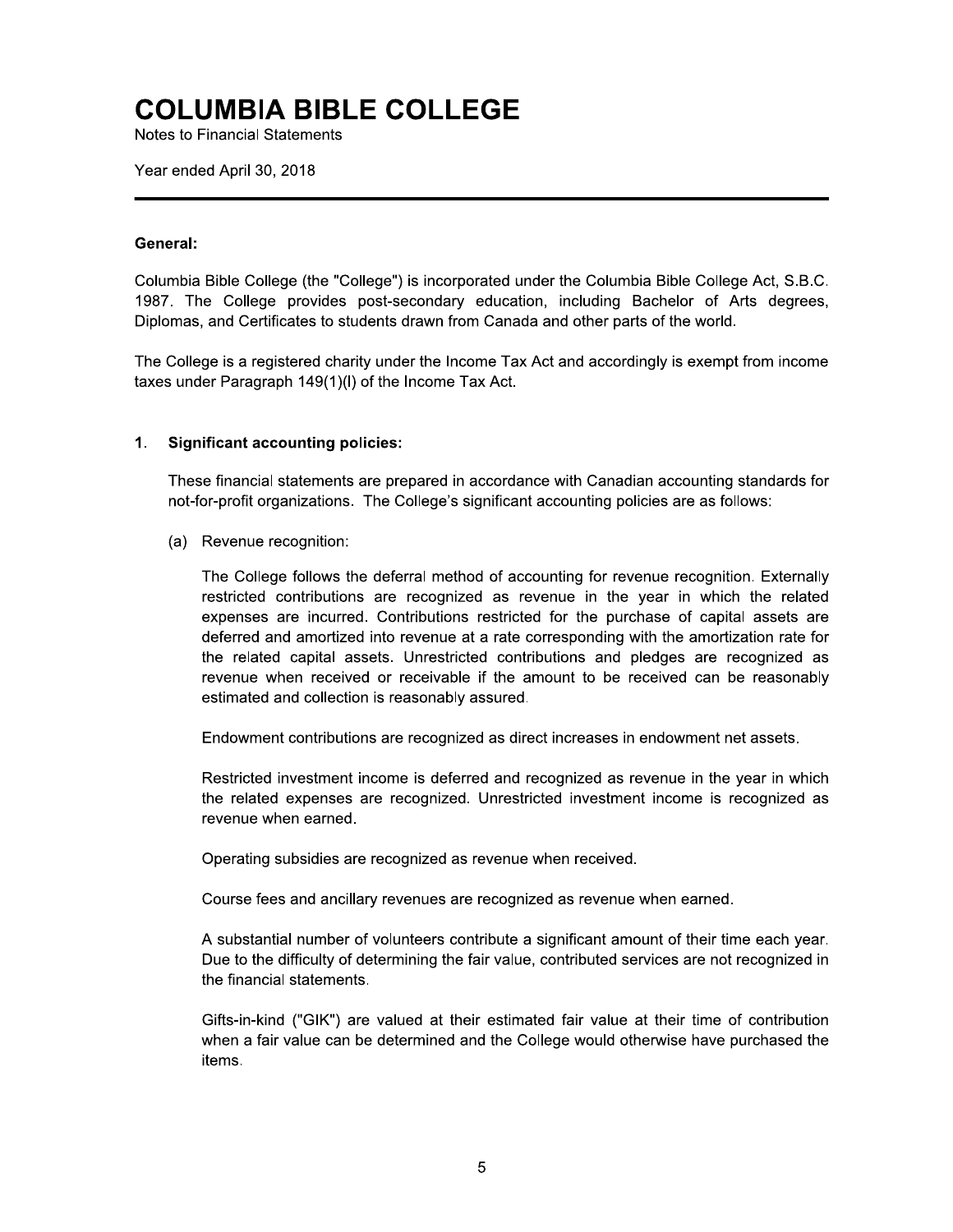Notes to Financial Statements (continued)

Year ended April 30, 2018

#### **Significant accounting policies (continued):**  $\mathbf 1$ .

(b) Inventory:

Inventory, consisting of food, bookstore merchandise, office and general supplies, is recorded at the lower of actual cost and replacement cost.

(c) Life insurance policies:

Life insurance policies are recorded at fair value which is equal to the cash surrender value. Premiums are expensed as incurred. Any final pay-out received is recognized as revenue when realized.

(d) Capital assets:

Purchased capital assets are recorded at cost. Contributed capital assets are recorded at fair value at the date of contribution. Betterments which extend the estimated life of an asset are capitalized. When a capital asset no longer contributes to the College's ability to provide services, its carrying amount is written down to its residual value, if any.

Capital assets are amortized on a straight line basis using the following annual rates:

| Asset                             | Rate       |
|-----------------------------------|------------|
| Buildings and improvements        | 40 vears   |
| Furniture, equipment and vehicles | 4-10 years |

(e) Use of estimates:

The preparation of the financial statements requires management to make estimates and assumptions that affect the reported amounts of assets and liabilities and disclosure of contingent assets and liabilities at the date of the financial statements and the reported amounts of revenue and expenses during the year. Significant items subject to such estimates and assumptions include the carrying amount of capital assets and accrued liabilities. Actual results could differ from those estimates.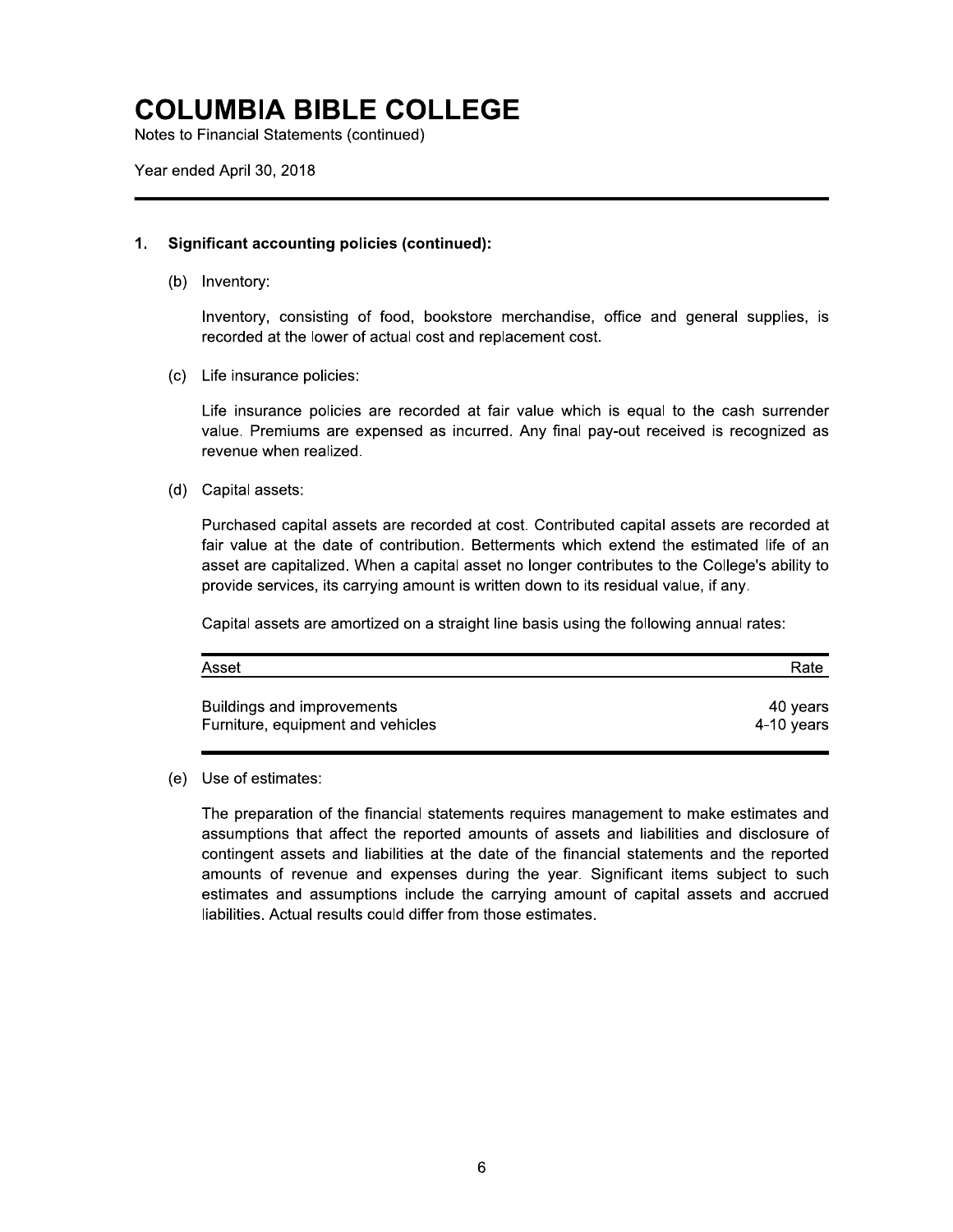Notes to Financial Statements (continued)

Year ended April 30, 2018

#### **Significant accounting policies (continued):**  $\mathbf 1$ .

 $(f)$ Financial instruments:

> Financial instruments are recorded at fair value on initial recognition. Freestanding derivative instruments that are not in a qualifying hedging relationship and equity instruments that are quoted in an active market are subsequently measured at fair value. All other financial instruments are subsequently recorded at cost or amortized cost, unless management has elected to carry the instruments at fair value. The College has elected to carry investments at fair value.

> Transaction costs incurred on the acquisition of financial instruments measured subsequently at fair value are expensed as incurred. All other financial instruments are adjusted by transaction costs incurred on acquisition and financing costs, which are amortized using the straight-line method.

> Financial assets are assessed for impairment on an annual basis at the end of the fiscal year if there are indicators of impairment. If there is an indicator of impairment, the College determines if there is a significant adverse change in the expected amount or timing of future cash flows from the financial asset. If there is a significant adverse change in the expected cash flows, the carrying value of the financial asset is reduced to the highest of the present value of the expected cash flows, the amount that could be realized from selling the financial asset or the amount the College expects to realize by exercising its right to any collateral. If events and circumstances reverse in a future year, an impairment loss will be reversed to the extent of the improvement, not exceeding the initial carrying value.

#### $2.$ Cash:

The College has a credit facility with the HSBC Bank of Canada for \$375,000 bearing interest at prime plus 0.5%. As at April 30, 2017 (2016 - nil), there was no amount drawn on this facility.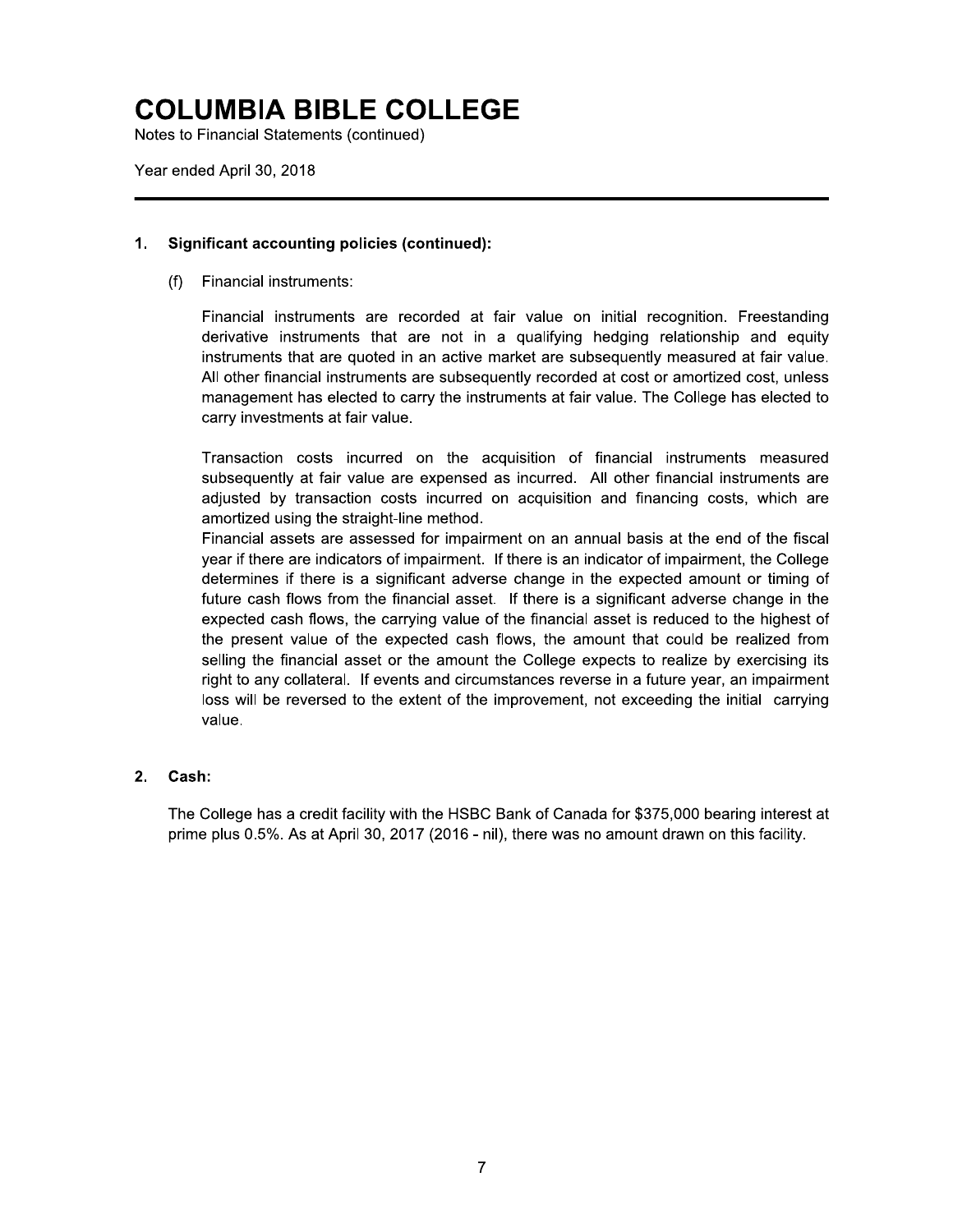Notes to Financial Statements (continued)

Year ended April 30, 2018

#### **Restricted assets:**  $3.$

Included within cash and investments and marketable securities are the following restricted assets which are segregated and held for the purpose of funding the following obligations:

|                                         |    | 2018      | 2017            |
|-----------------------------------------|----|-----------|-----------------|
|                                         |    |           |                 |
| Deferred operating contributions        | \$ | 660,591   | \$<br>825,739   |
| Scholarship endowment principal         |    | 1,020,989 | 1,011,735       |
| Deferred revenue                        |    | 423,626   | 374.037         |
| Internally restricted - capital reserve |    | 676,238   | 572,876         |
|                                         | S  | 2,781,444 | \$<br>2,784,387 |
|                                         |    |           |                 |
| Represented by:                         |    |           |                 |
| Cash                                    | \$ | 1,803,500 | \$<br>1,796,711 |
| Marketable securities                   |    | 977,944   | 987,676         |
|                                         |    | 2,781,444 | 2,784,387       |

### 4. Capital assets:

|                                                                            |    |                                      |    |                                | 2018                                 | 2017                              |
|----------------------------------------------------------------------------|----|--------------------------------------|----|--------------------------------|--------------------------------------|-----------------------------------|
|                                                                            |    | Cost                                 |    | Accumulated<br>amortization    | Net book<br>value                    | Net book<br>value                 |
| Land<br>Buildings and improvements<br>Furniture, equipment and<br>vehicles | \$ | 1,494,291<br>14,830,753<br>1,891,501 | S. | - \$<br>6,348,138<br>1,760,578 | 1,494,291 \$<br>8,482,615<br>130,923 | 1,494,291<br>8,835,581<br>166,022 |
|                                                                            | S  | 18,216,545                           | \$ | 8,108,716                      | 10,107,829 \$                        | 10,495,894                        |

With the exception of Redekop Hall residence, with a net book value of \$2,925,370 (2017 -\$3,012,694), title to land and buildings is held in escrow with Columbia Campus Development Society ("CCDS") for a period of 50 years, ending on January 1, 2050, at which time title shall be returned to the College.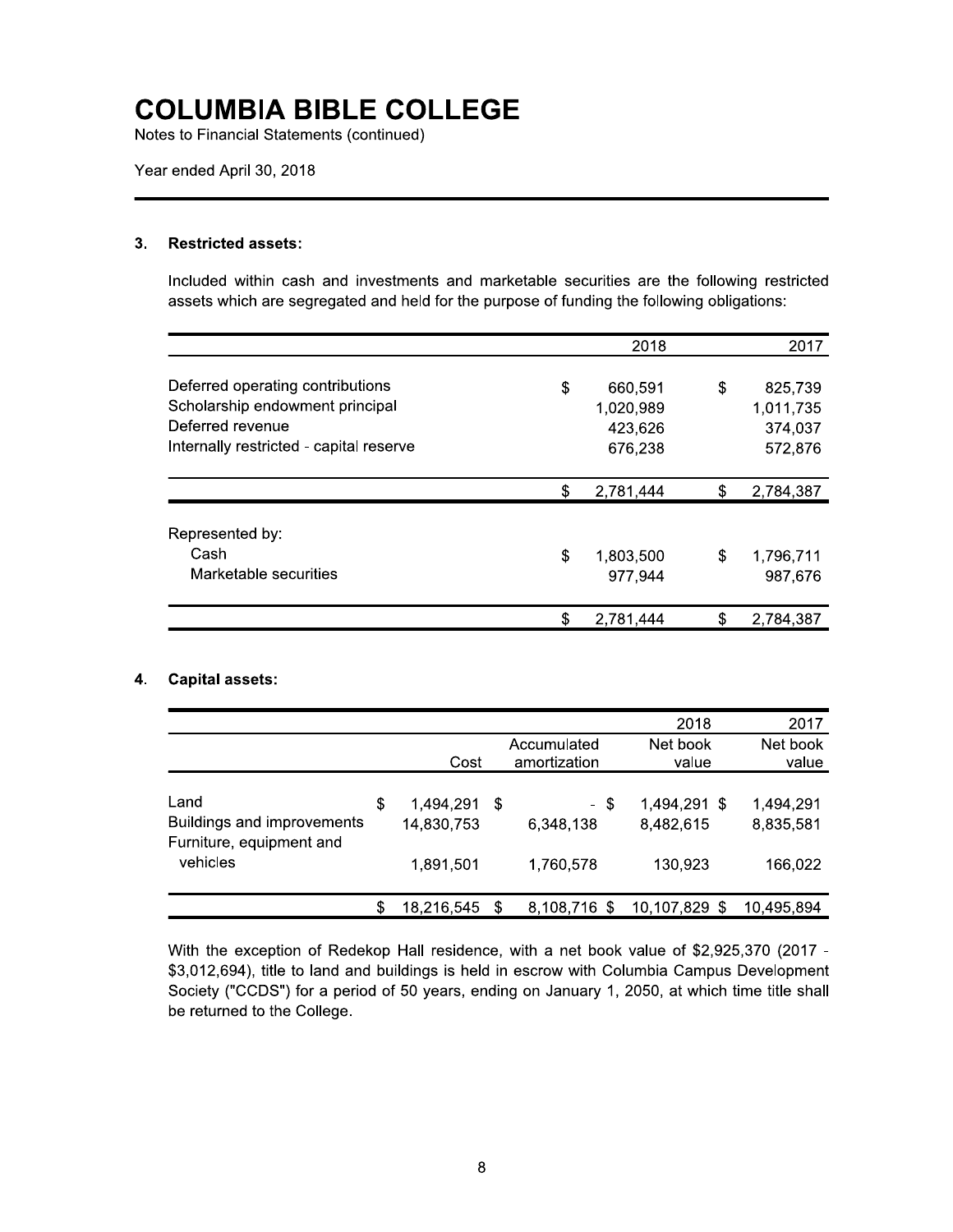Notes to Financial Statements (continued)

Year ended April 30, 2018

#### **Deferred revenue:**  $5<sub>1</sub>$

Deferred revenue represents externally restricted donations and restricted investment income received for the purpose of programs assisting students. Specifically, the distribution of student scholarships and bursaries.

Additionally, a portion of student recreation fees is externally restricted for the purpose of gym maintenance.

|                                                                 | Gym<br>maintenance | Programs<br>assisting | 2018       | 2017       |
|-----------------------------------------------------------------|--------------------|-----------------------|------------|------------|
|                                                                 | reserve            | students              | total      | total      |
| Balance, beginning of year<br>Add amounts received:             | \$<br>45,445 \$    | 328,592 \$            | 374,037 \$ | 262,999    |
| Donations                                                       |                    | 182,074               | 182,074    | 196,491    |
| Investment income (loss)                                        |                    | (2, 381)              | (2,381)    | 88,359     |
| Student fees                                                    | 37,854             |                       | 37,854     | 34,325     |
|                                                                 | 83,299             | 508,285               | 591,584    | 582,174    |
| Less amounts recognized as<br>revenue in the year,<br>used for: |                    |                       |            |            |
| Bursaries and scholarships                                      |                    |                       |            |            |
| awarded                                                         |                    | (163, 637)            | (163, 637) | (171, 959) |
| Gym maintenance                                                 | (4,321)            |                       | (4, 321)   | (36,178)   |
|                                                                 | \$<br>78,978 \$    | 344.648 \$            | 423,626 \$ | 374,037    |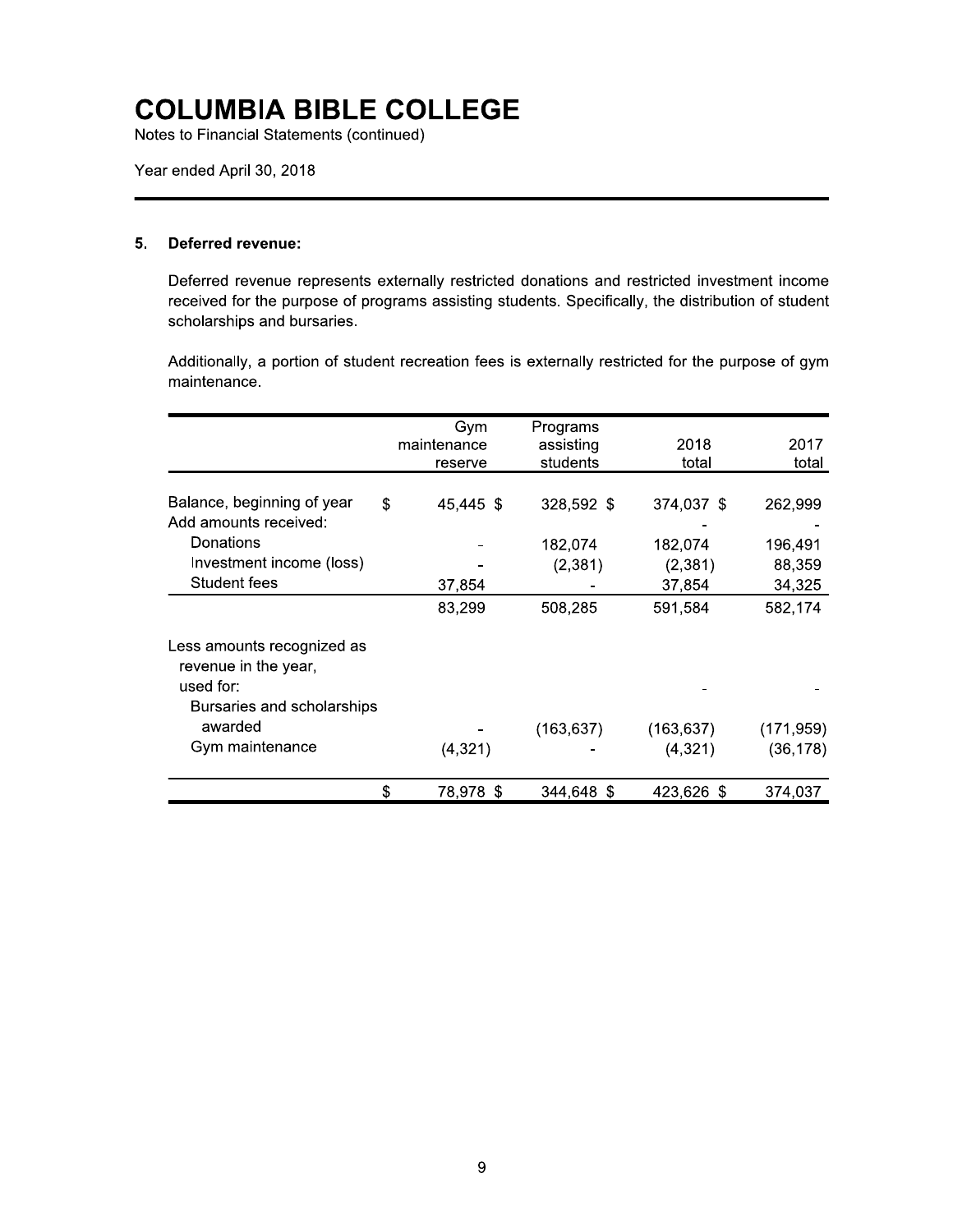Notes to Financial Statements (continued)

#### **Deferred operating contributions:** 6.

Deferred operating contributions are funds received for the purposes of maintaining a museum collection for a minimum term of 10 years.

|                                                                       | 2018                       | 2017                        |
|-----------------------------------------------------------------------|----------------------------|-----------------------------|
| Balance, beginning of year<br>Amounts amortized to revenue (Schedule) | \$<br>825,739<br>(165,148) | \$<br>990,887<br>(165, 148) |
|                                                                       | 660,591                    | 825,739                     |
| Current portion                                                       | (165, 148)                 | (165, 148)                  |
|                                                                       | \$<br>495,443              | 660,591                     |

#### $7.$ **Deferred capital contributions:**

Deferred capital contributions represent the unamortized and unspent amount of donations received for the purchase of capital assets. The amortization of capital contributions is recorded as revenue in the statement of operations.

|                                                    | Unspent<br>amount | Unamortized<br>capital<br>contributions | 2018<br>total | 2017<br>total        |
|----------------------------------------------------|-------------------|-----------------------------------------|---------------|----------------------|
| Balance, beginning of year<br>Capital contribution | \$<br>100,000 \$  | 9,295,944 \$                            | 9,395,944 \$  | 9,639,304<br>100,000 |
| Transfers from unspent capital<br>contributions    | (17,384)          | 17,384                                  |               |                      |
|                                                    | 82,616            | 9,313,328                               | 9,395,944     | 9,739,304            |
| Less: amounts amortized to                         |                   |                                         |               |                      |
| revenue                                            |                   | (343, 360)                              | (343, 360)    | (343, 360)           |
| Balance, end of year                               | \$<br>82,616 \$   | 8,969,968 \$                            | 9,052,584 \$  | 9,395,944            |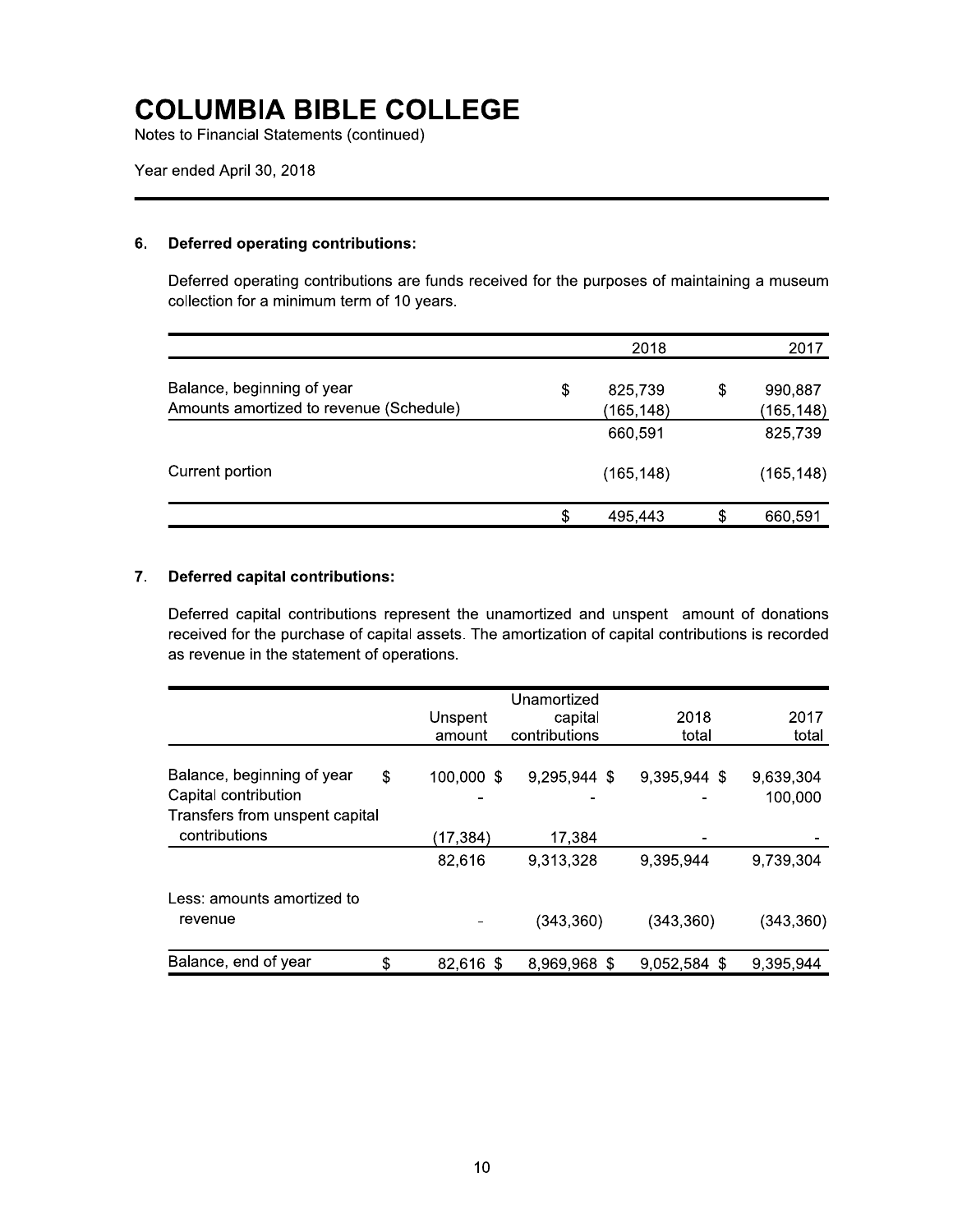Notes to Financial Statements (continued)

#### Invested in capital assets: 8.

(a) Invested in capital assets is calculated as follows:

|                                                         | 2018        | 2017        |
|---------------------------------------------------------|-------------|-------------|
| Capital assets - net book value<br>Amounts financed by: | 10,107,829  | 10,495,894  |
| Deferred capital contributions                          | (8,969,968) | (9,295,944) |
|                                                         | 1.137.861   | 1,199,950   |

### (b) Change in invested in capital assets is calculated as follows:

|                                                                                                                          | 2018                        |    | 2017                  |
|--------------------------------------------------------------------------------------------------------------------------|-----------------------------|----|-----------------------|
| Deficiency of revenue over expenses:<br>Amortization of deferred capital contributions<br>Amortization of capital assets | \$<br>343,360<br>(439, 217) | \$ | 343,360<br>(460, 837) |
|                                                                                                                          | \$<br>(95, 857)             | \$ | (117, 477)            |
|                                                                                                                          | 2018                        |    | 2017                  |
| Net change in invested in capital assets:<br>Purchase of capital assets<br>Purchased with deferred capital contributions | \$<br>51,152<br>(17, 384)   | S  | 30.764                |
|                                                                                                                          | 33,768                      | \$ | 30.764                |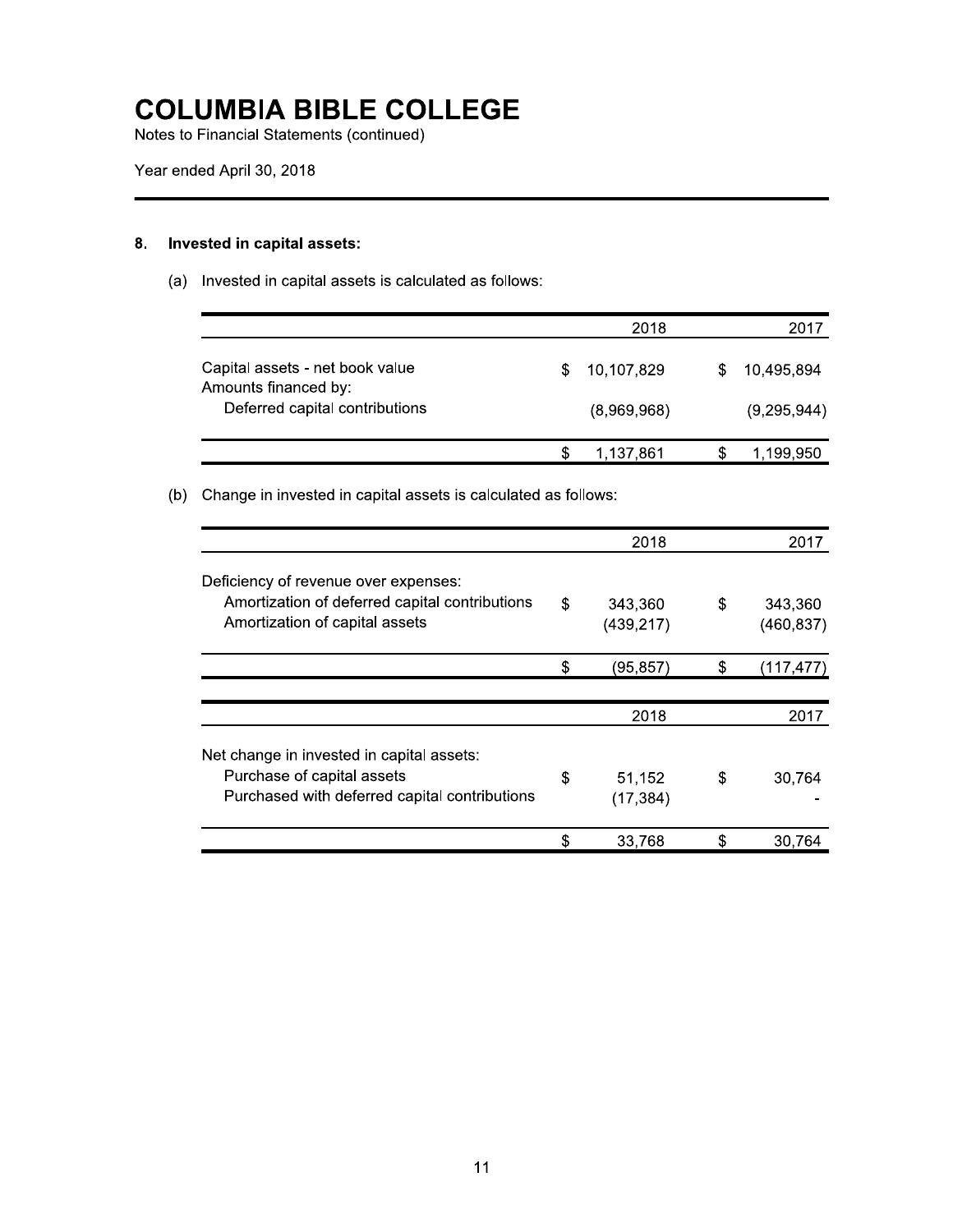Notes to Financial Statements (continued)

Year ended April 30, 2018

#### **Related parties:** 9.

During the year, the College received subsidies from the Mennonite Church BC (MCBC) and the B.C. Conference of Mennonite Brethren Churches (BCMBC) as follows:

|                                                                                       | MCBC. | <b>BCMBC</b> | 2018<br>Total | MCBC. | 2017<br>Total<br><b>BCMBC</b> |  |  |
|---------------------------------------------------------------------------------------|-------|--------------|---------------|-------|-------------------------------|--|--|
| Operating subsidies \$ 111,667 \$ 376,563 \$ 488,230 \$ 125,000 \$ 325,935 \$ 450,935 |       |              |               |       |                               |  |  |

MCBC and BCMBC are related parties by virtue of their ability to elect members to the College's Board. Future operations of the College depend upon the continued support of the MCBC and BCMBC.

In addition \$34,317 (2017 - \$20,431) of equipment purchases related to information technology was purchased through a company under the control of management.

#### 10. Internally restricted:

On an annual basis, the Board of Directors will internally restrict up to 2.5% of operating revenues as a capital reserve. These internally restricted funds are not available for other purposes without the approval of the Board of Directors.

|                                                                                                    | 2018                                              | 2017                                             |
|----------------------------------------------------------------------------------------------------|---------------------------------------------------|--------------------------------------------------|
| Balance, beginning of year<br>Annual allocation<br>Permitted expenditures<br>Additional allocation | \$<br>572,876<br>120,000<br>(116, 638)<br>100,000 | \$<br>378,662<br>120,000<br>(30, 765)<br>104,979 |
| Balance, end of year                                                                               | 676,238                                           | 572,876                                          |

The Board of Directors approved a recommendation from the Finance Committee to make an extra allocation to the capital reserve from the year-end operating surplus.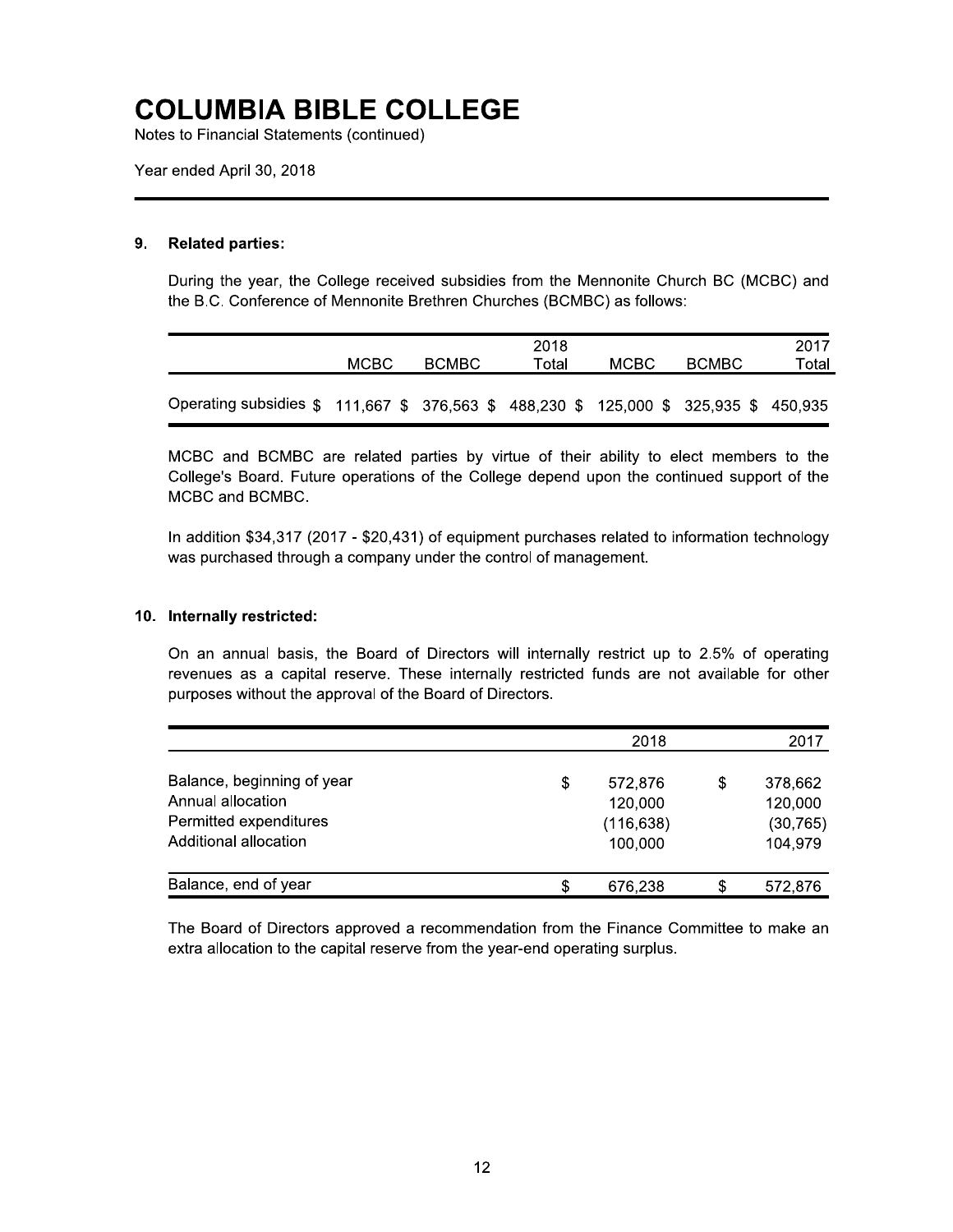Notes to Financial Statements (continued)

Year ended April 30, 2018

#### 11. Commitments:

The College is committed to minimum lease payments for office equipment and vehicles as follows:

- (a) The College is committed to lease postage equipment under an operating lease that expires in April 2023; quarterly payments are \$2,392.
- (b) The College is committed to lease photocopiers under operating leases that expire on September 2023; quarterly payments are \$1,921.
- (c) The College is committed to lease a vehicle under an operating lease that expires November 2021; monthly payments are \$622.

The total estimated lease payments up to the end of the lease terms are as follows:

| 2019 | \$<br>24,718 |
|------|--------------|
| 2020 | 24,718       |
| 2021 | 22,229       |
| 2022 | 17,252       |
| 2023 | 14,229       |
|      |              |

#### 12. Comparative information:

Certain comparative information has been reclassified to conform with the financial statement presentation adopted in the current year.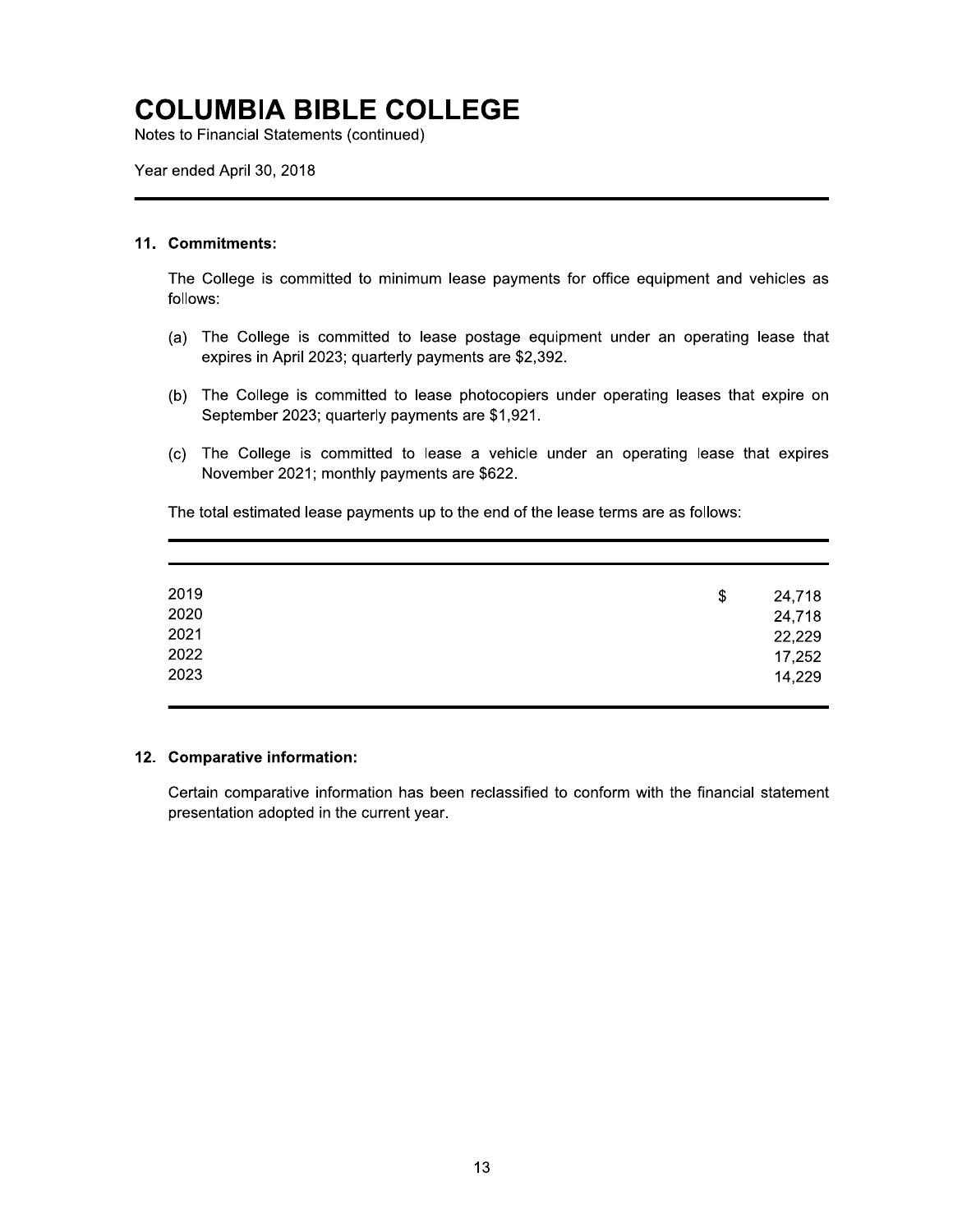Notes to Financial Statements (continued)

Year ended April 30, 2018

### 13. Financial risks and concentration of risk:

(a) Liquidity risk:

Liquidity risk is the risk that the College will be unable to fulfill its obligations on a timely basis or at a reasonable cost. The College manages its liquidity risk by monitoring its operating requirements. The College prepares budget and cash forecasts to ensure it has sufficient funds to fulfill its obligations. There has been no change to the risk exposures from 2017.

(b) Credit risk:

Credit risk refers to the risk that a counterparty may default on its contractual obligations resulting in a financial loss. Management does not believe there is a significant credit risk. The College monitors on a regular basis the credit risk to which the College is exposed in relation to its financial assets and takes steps to minimize the risk of loss.

(c) Investment risk:

The College manages its investment portfolio to earn investment income and invests according to an Investment Policy Statement approved by the Board. The College is not involved in any hedging relationships through its operations and does not hold or use any derivative financial instruments for trading purposes.

The College manages interest-rate risk, market, credit and cash flow risk from its investments by investing in a diversified portfolio.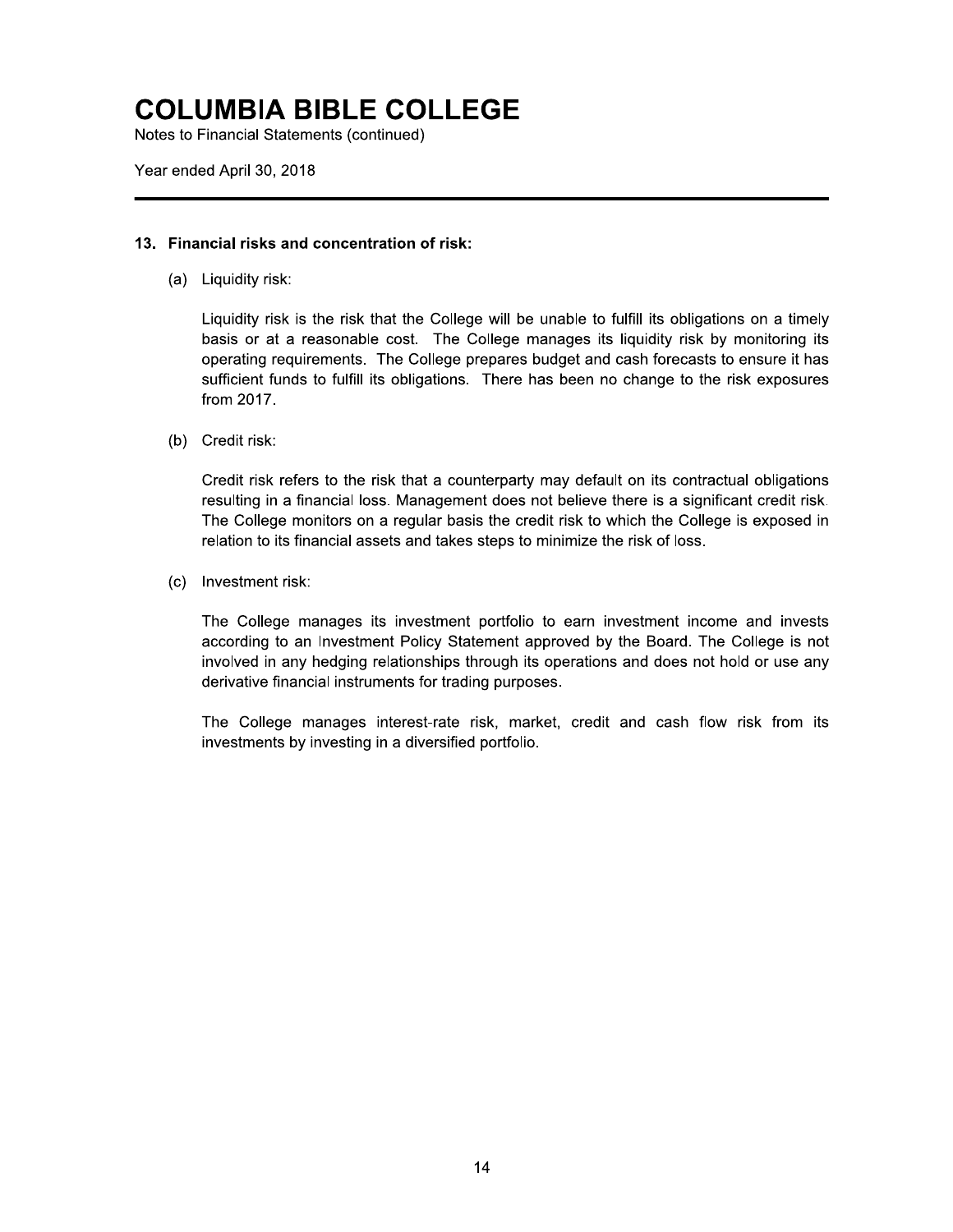**Schedule of Ancillary Services** 

Year ended April 30, 2018, with comparative information for 2017

|                             | Residence               | Food<br>services         | Hospitality             | Catering                | <b>Bookstore</b>        | <b>Biblical</b><br>museum | 2018<br>Total                 | 2017<br>Total              |
|-----------------------------|-------------------------|--------------------------|-------------------------|-------------------------|-------------------------|---------------------------|-------------------------------|----------------------------|
| Revenues<br><b>Expenses</b> | 517.390 \$<br>(266,940) | 456,235 \$<br>(465, 803) | 281,948 \$<br>(190.190) | 145,931 \$<br>(124,856) | 104,693 \$<br>(93, 296) | 169,939<br>-S<br>(43,063) | 1.676.136 \$<br>(1, 184, 148) | 1,655,723<br>(1, 127, 606) |
|                             | 250.450 \$              | $(9,568)$ \$             | 91.758 \$               | 21.075 \$               | 11,397 \$               | 126,876 \$                | 491,888 \$                    | 528,117                    |